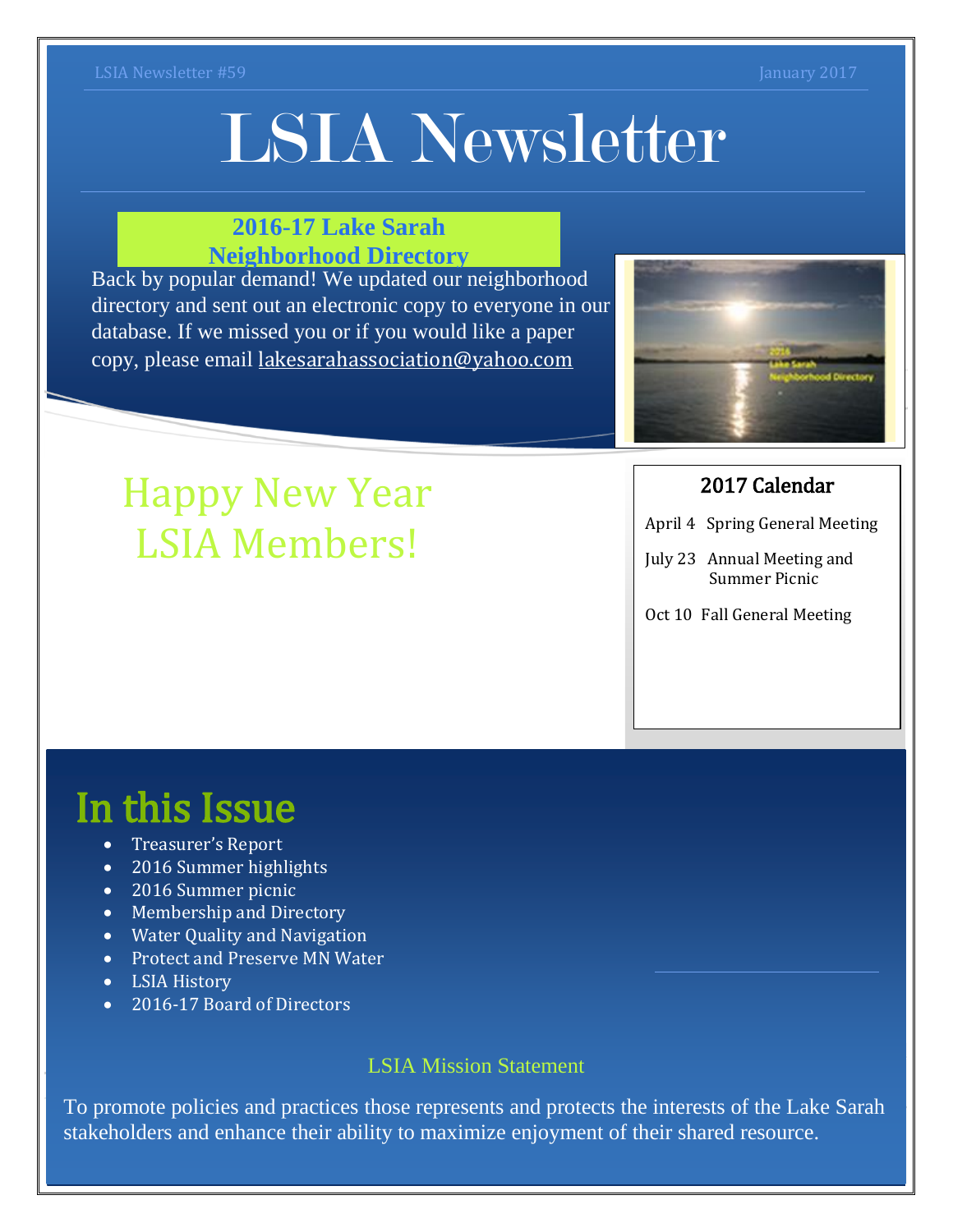#### **LSIA TREASURER REPORT** 12/31/16

|                                                             | 2014          | 2015          | 2016          | 2016                    |
|-------------------------------------------------------------|---------------|---------------|---------------|-------------------------|
|                                                             |               |               |               | <b>ACTUAL</b>           |
|                                                             | <b>ACTUAL</b> | <b>ACTUAL</b> | <b>BUDGET</b> | <b>TO DATE</b>          |
| Assets:                                                     |               |               |               |                         |
| Beginning checking (Jan1st)                                 | \$<br>9,023   | 14.469        | \$<br>24,916  | 24,916<br>\$            |
| 21st century CD - 6 month                                   | \$<br>6,974   | 6,984         | \$<br>6,991   | \$<br>6,991             |
| 21st century CD - 12 month                                  | \$<br>8,930   | 8,951         | \$<br>8,967   | Ś<br>8,967              |
| 21st century CD - 6 month                                   | \$<br>30,000  | 30,000        | \$<br>30,038  | 30,038                  |
| <b>Total Beginning Cash Balance:</b>                        | S<br>54,927   | 60,405        | \$<br>70,911  | $\mathcal{F}$<br>70,911 |
| Receipts:                                                   |               |               |               |                         |
| Membership for 2015                                         | 5.145         | 5,180         |               |                         |
| Membership for 2016                                         |               | 105           | 5,250         | 5,310                   |
| Contributions - Walleye Fund                                | 435           | 920           | 500           | 505                     |
| Contributions - Other                                       | 3,000         | 4,260         | 3,000         | ۰                       |
| Interest -- checking                                        | 9             | 5             |               | 14                      |
| Interest -- CD's                                            | 27            | 60            |               | 46                      |
| <b>Total Receipts:</b>                                      | 9,472         | 10,530        | 8,750         | 5,875                   |
|                                                             |               |               |               |                         |
| Disbursements:                                              |               |               |               |                         |
| Office Supplies, Printing/Mailing (news letters, postcards) | 783           | 54            | 500           | 102                     |
| Directory                                                   |               |               | 100           | 47                      |
| Membership/Board meetings                                   | 296           | 225           | 300           |                         |
| Spring Meeting                                              |               |               | 150           | 63                      |
| Spring Meeting Room Deposit (to be refunded)                |               |               | 1,000         |                         |
| Boat Parade (prizes)                                        | 200           | 200           | 200           | 150                     |
| <b>Biff at Public Access</b>                                |               | 236           | 250           | 250                     |
| Biff at Picnic Grounds                                      |               | 252           | 250           | 367                     |
| Summer Picnic/Annual meeting                                | 209           | 583           | 600           | 597                     |
| Fall Meeting                                                |               |               | 150           |                         |
| Winterfest                                                  |               |               | 100           |                         |
| Walleye Program                                             | 1.000         | 1.000         | 1,000         | 1,000                   |
| Lake Improvement Projects (Cost)                            | 49,242        | 44,144        | 46,500        | 40,943                  |
| Lake improvement Projects (Proceeds)                        | (49,006)      | (46, 779)     | (16, 800)     | (49, 203)               |
| PayPal fees                                                 | 85            | 105           | 125           | 267                     |
| Other Fees                                                  | 1,186         | 4             | 600           |                         |
| <b>Total Disbursements:</b>                                 | 3,994         | 24            | 34,425        | (5, 417)                |
| Overage / (Deficit)                                         | 5,478         | 10,507        | (25, 675)     | 11,292                  |
| TOTAL FUNDS AVAILABLE:                                      | 60,404        | 70,911        | 45,236        | 82,204                  |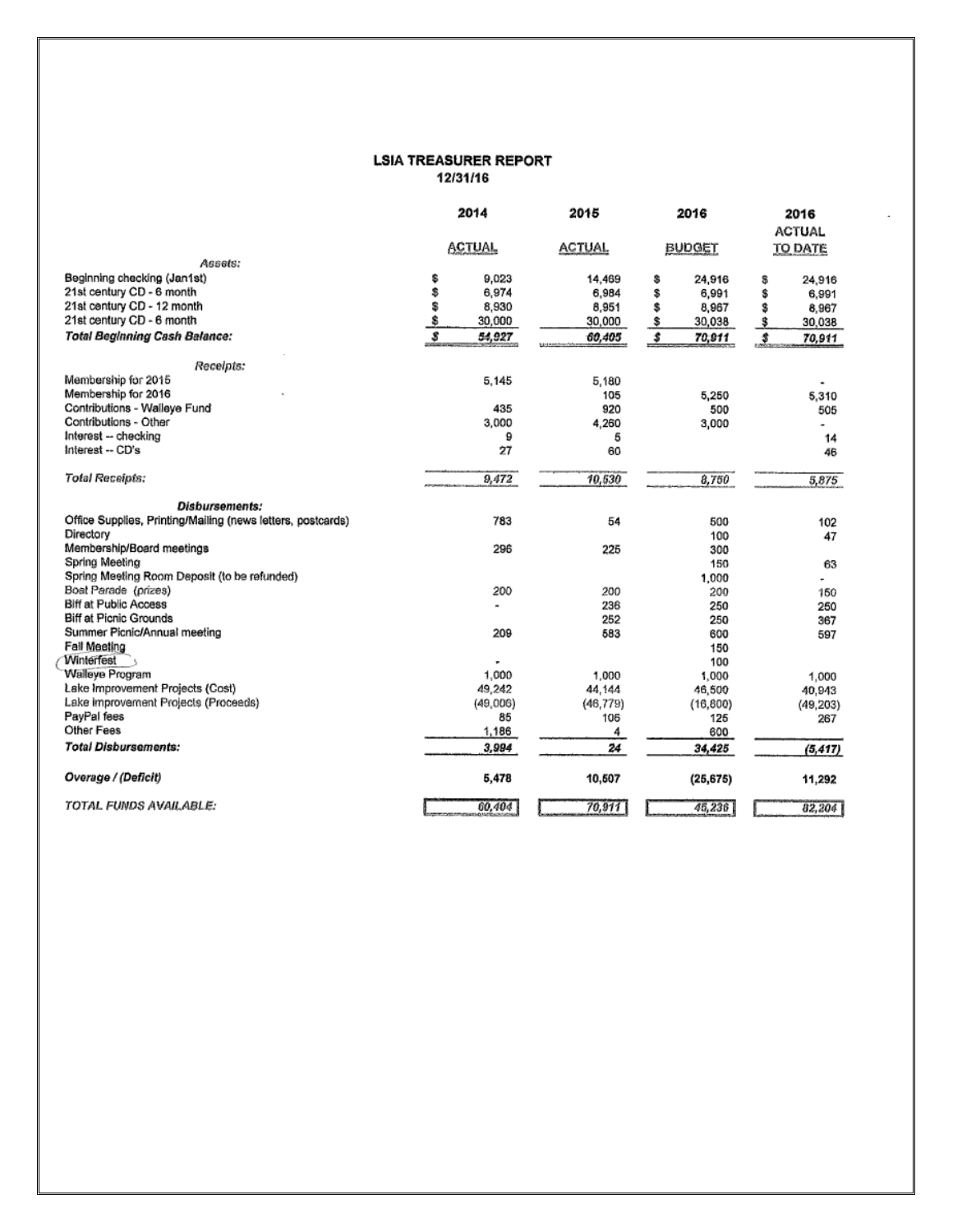# LSIA Summer Highlights

### **2016 was a beautiful and fun summer here on Lake Sarah!**

### Summer Fun!

The month of July was once again filled with fun activities on Lake Sarah!

The 20<sup>th</sup> annual 4th of July Boat parade sponsored by LSIA was a fun filled afternoon enjoyed by many lake residents. The theme included the traditional "Patriotic" theme and "Favorite Sport/Team". Lots of time and thought went in to creating the decorated boats for the parade. Top prize for the most patriotic went to the Bechetti family and the top prize for the sport theme was awarded to the Martineau Family. Thanks again to Paul Klesmit and Ginny Cook on Woodhill Drive for being the official judges.



**Let us know if you have any ideas for this year's Theme?**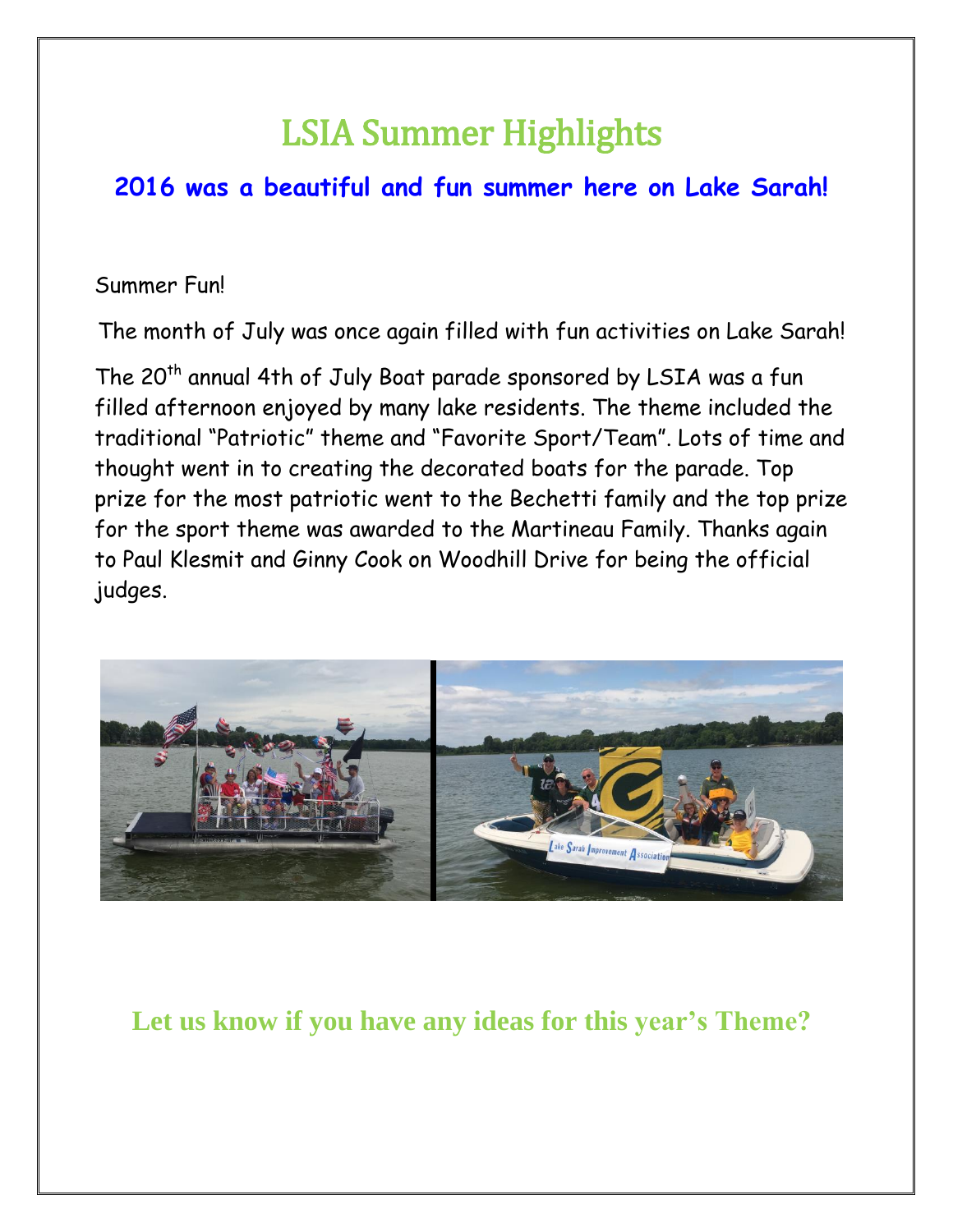# LSIA Summer Picnic

The LSIA summer picnic was held on July 17<sup>th</sup> at Jorgenson's park on Shady Beach Circle. Well over 100 lake neighbors attended on this beautiful afternoon. Some of the activities included the popular Kube tournament, a Bass Fishing Tournament and a jump house for the kids! The food table was filled with yummy dishes provided for this pot luck event. Special thanks to Ron and Mary Jorgenson for once again hosting this popular event and to everyone who helped!

A brief LSIA summer meeting was held to elect new officers and board members. The meeting was followed by our picnic which included hamburgers, hot dogs, brats and many dishes brought by neighbors to share.

Keep our annual picnic in mind for next year. Any suggestions or donations would be appreciated!



## **Great Neighbors!!**

**Great Entertainment!!!** 

**The Swing Sisters Band** 

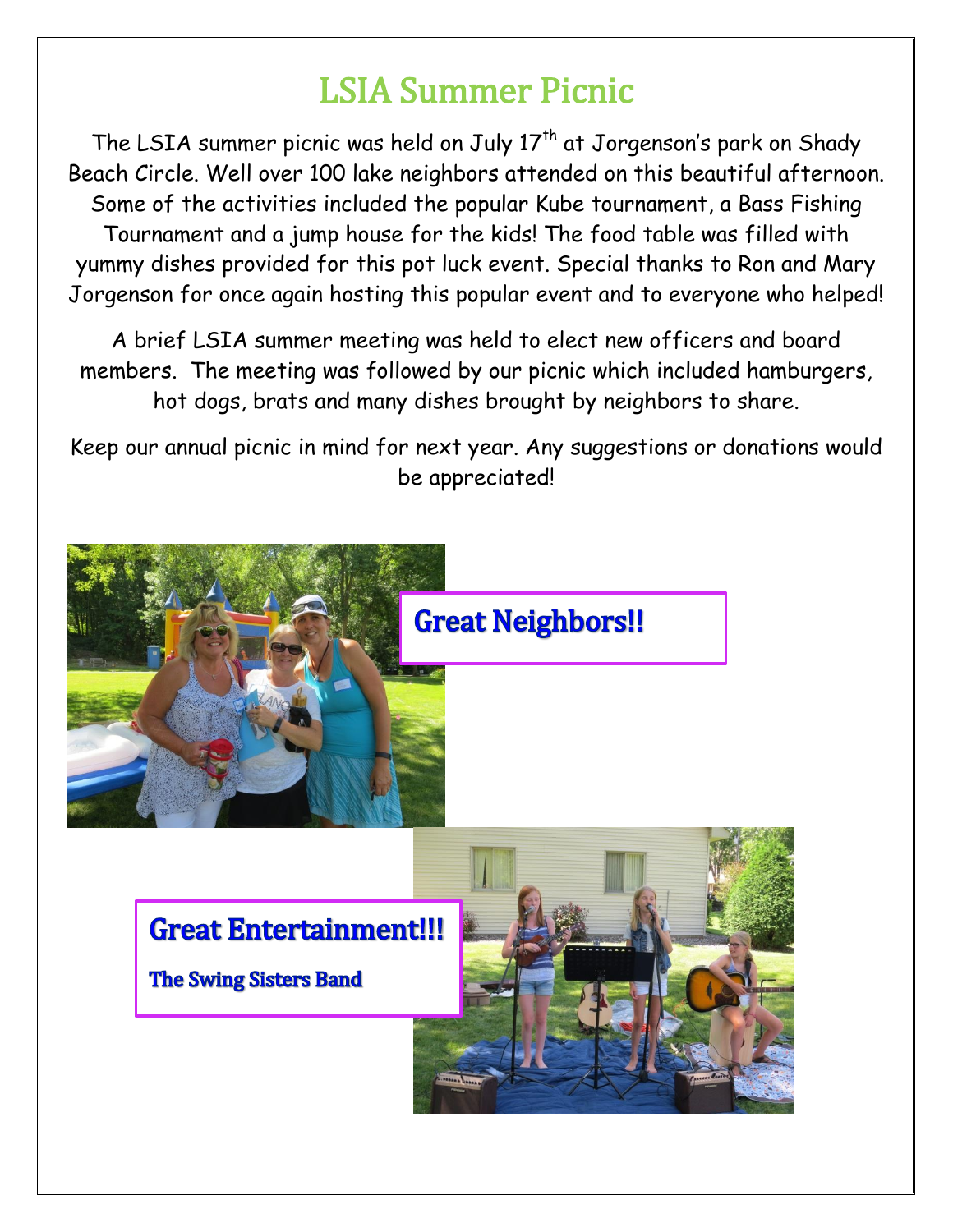# LSIA Membership

 $\overline{a}$ 

We had a very successful membership drive for 2016. Thank you to all the 152 lake area residents who supported LSIA this year. The \$35 membership goes in to the general fund to support many projects including our boat parade, summer picnic, meetings, and water quality improvement projects. Our 2017 membership drive will begin in January!

# Lake Sarah Neighborhood Directory

The updated 2016 directory was sent out by email in July. We also have a limited number of printed directories available by request. If you did not receive a directory and would like a copy emailed or delivered to you please contact me at the email below. We are always interested in updates. If you noticed that your information was incorrect please let us know so we can make changes. Also we would like to know if a neighbor has moved. If you have any corrections or additions, please contact Anne at [annehutchhorn@msn.com](mailto:annehutchhorn@msn.com)

# Thank You!

Many hours of volunteer time go in to supporting Lake Sarah Improvement Association. We would like to thank the board members who served in 2015- 2016 including Nate Uselding, Greg Koopman, Brent Lau, Ron Jorgenson, Scott Heintzman, Brent Foster, Terry Wise, and Mike Peterson. We also have many other neighbors who serve as block captains and volunteer at our community events. So join us in thanking all who have helped to make this lake association successful!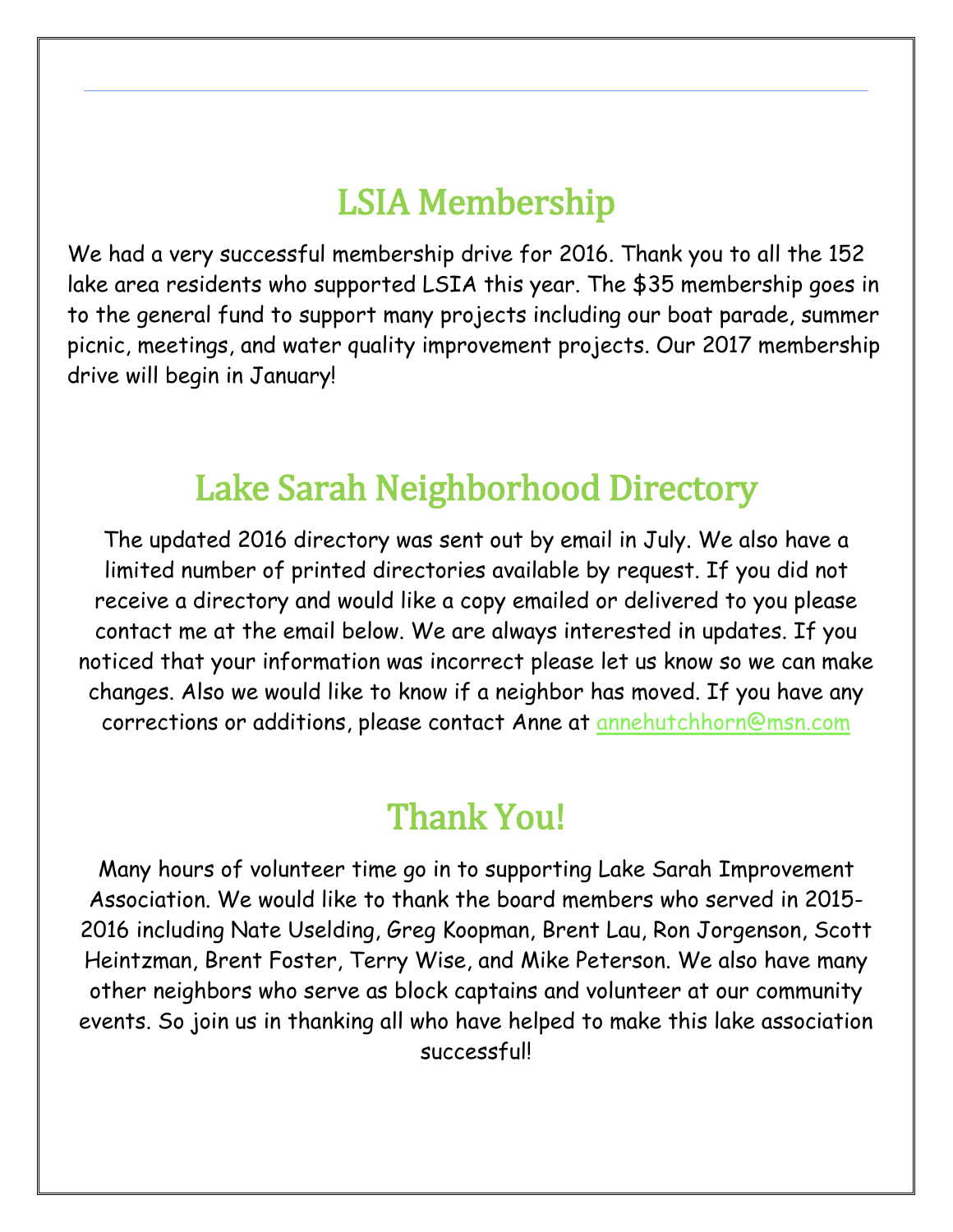## Water Safety and Navigation Scott Walsh

Hi All,

It was another very wet year. In fact, it was the wettest ever recorded in our area to date. We wanted to give some updates on the weir outlet. LSIA continues to monitor the creek and work as needed to keep Sarah creek flowing. We sometimes monitor daily when we have high water, but at least once a week.

Here are some highlights for this year!

\*Sarah Creek was sprayed again for cattail.3rd time in the last 6 years or every other year seems to work the best. Spraying is done to keep cattail from overgrowing and blocking creek flow. Thanks John Wise for his boat and help!

\*Drone flights like the ones posted on Lakesarah.com and U Tube done by Todd Zaugg are very helpful in spotting areas of concern, beaver dams, loose bogs etc. Work was done by hand this year clearing pinch points north of the railroad tracks thanks to the drone video supplied by Todd!

\*Sarah Creek seems to be working well, we hit just over 50 cfs leaving the lake in September at TRPD monitor located on County Road 92...To date our record was 42 cfs back in 2012.

\*An agreement has been made between the Cities of Greenfield/Independence and TRPD to maintain Sarah creek. Once i get a copy of the agreement we will publish at the next LSIA newsletter. From what i have heard LSIA will be responsible for just monitoring and reporting. We will keep you up to date once i know more.

\*Lake Sarah Was on No-Wake for over a week and LSIA reported water levels to the Cites. LSIA also posted and removed signs on buoys and public access.

\*Thanks should go out to Joe Slavec, Mike Peterson, Todd Zaugg, Cindy Keating, Fred Lang and John Wise for their help this year ...and of course Brad Spencer for keeping the website updated with warnings and current info.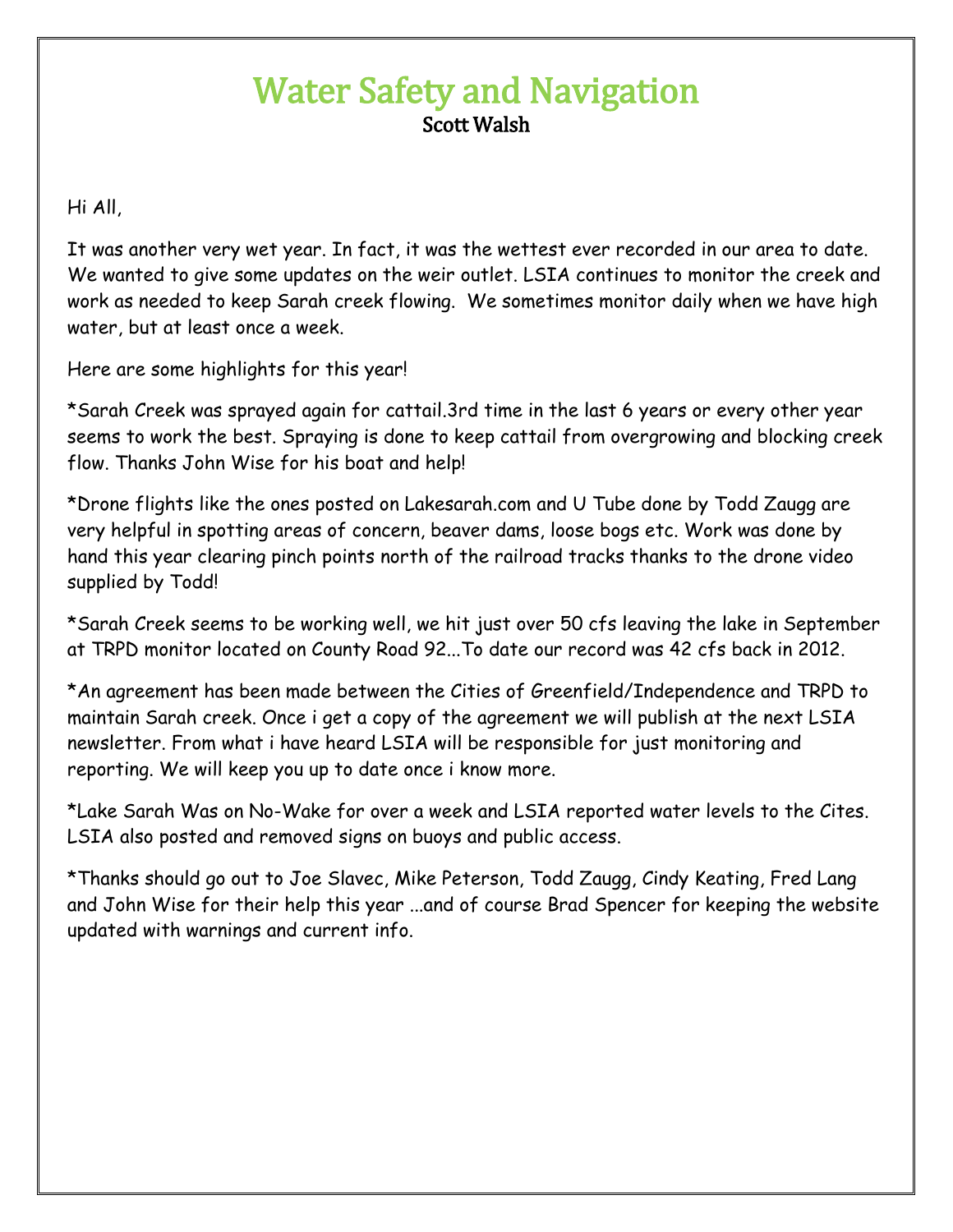# **5 THINGS MINNESOTANS CAN DO**

to protect and preserve MN's water for future generations:

#### Kids & Schools

- . Turn off the faucet
- · Carry a water bottle
- · Build a rain garden
- · Check for leaks
- . Ask your school to help

#### **Business**

- · Seal your wells
- . Create places for water to soak into the ground
- · Minimize use of fertilizers and pesticides
- · Request renewable energy
- · Be climate smart

#### **Communities**

- · Clean green
- · Don't flush your medicine
- · Pick up after your pet
- · Follow directions to dispose of hazardous materials
- · Check your toilet

#### Farmers

- · Become certified
- · Manage nutrients
- · Implement conservation tillage
- · Manage field and drainage water
- Living cover and buffer strips

#### **Outdoor Enthusiasts**

- . Volunteer to monitor lakes and streams
- Let plants grow along shorelines
- · Visit parks and trails
- · Inspect your watercraft
- · Share your enthusiasm

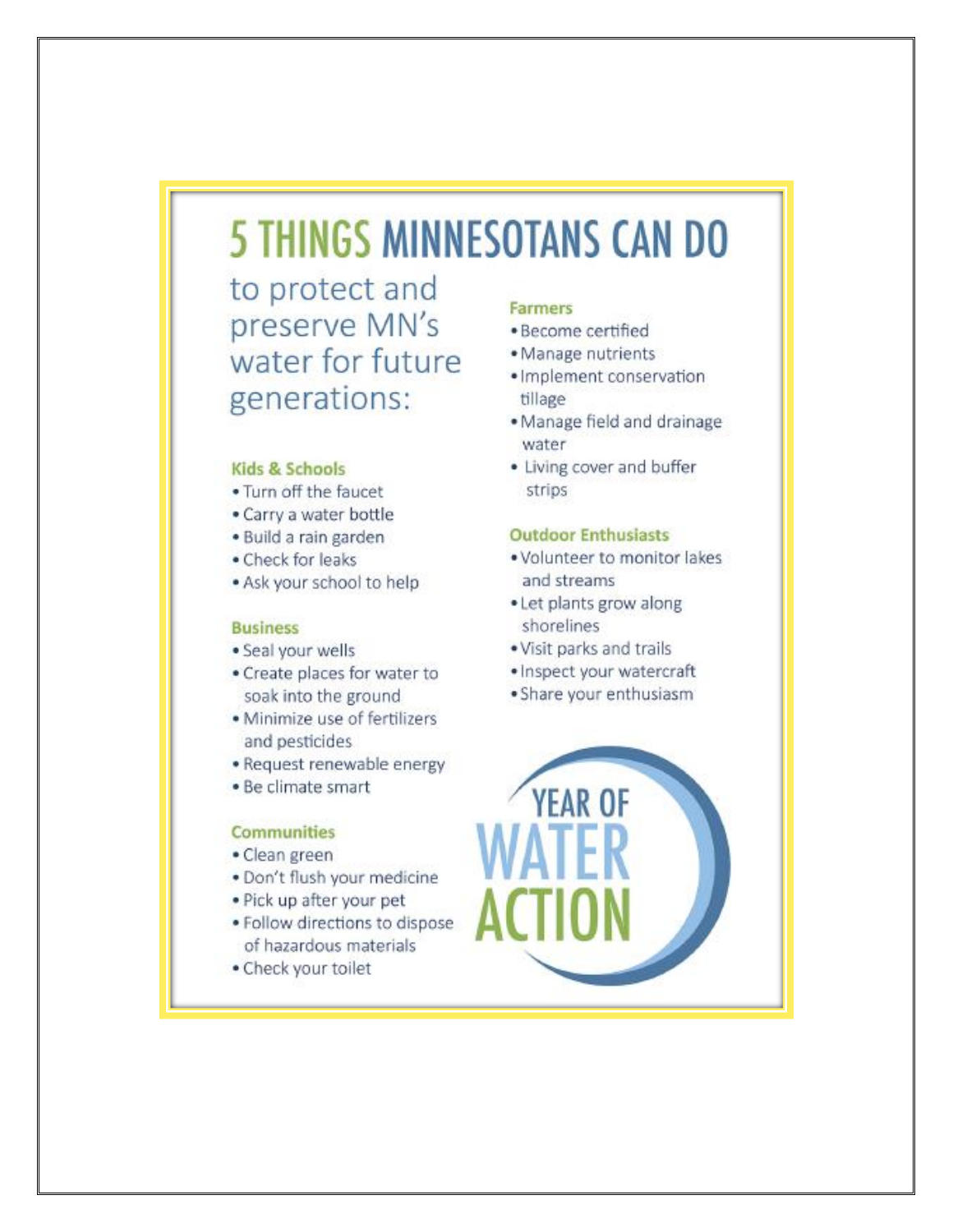# LSIA History

### **LSIA's good friend and founder-Harold Burrows**

By Dolores Ullstrom

Shortly after moving into his lovely new home on Fern Drive in 1980, Harold Burrows was relaxing with a beer at Shady Beach Resort. As he sat, he visited with Harry Poole and a few other locals. Each individual had a strong property rights point of view. What was said is unknown but the conversation peaked Harold's interest. He wanted to learn more about other neighbors and their way of thinking. How to do it? LSIA was conceived.

Harold grew up in south Minneapolis. In his youth he had been to Lake Sarah several times. He loved the water. He remembers spending all day catching painted turtles while in a boat tied to shore. At day's end he released the turtles back into the lake.

His father died of lung cancer at age 41. Harold became the "man of the house.' He went to college and graduated from Iowa State with degrees in math and physics. From the U of M he earned his Master's Degrees in physics and business. His first job was with Honeywell where he worked on missile laser guidance systems. Finding this a little tame, he wondered into the field of finance and became a stock broker. It was there that he stayed until retirement.

In 1965 Harold married Renee. She also grew up in south Minneapolis. When Harold wanted a date for a U of M homecoming dance, his mother suggested that he ask Renee. He did and, as we say, the rest is history. They have been married 51 years.

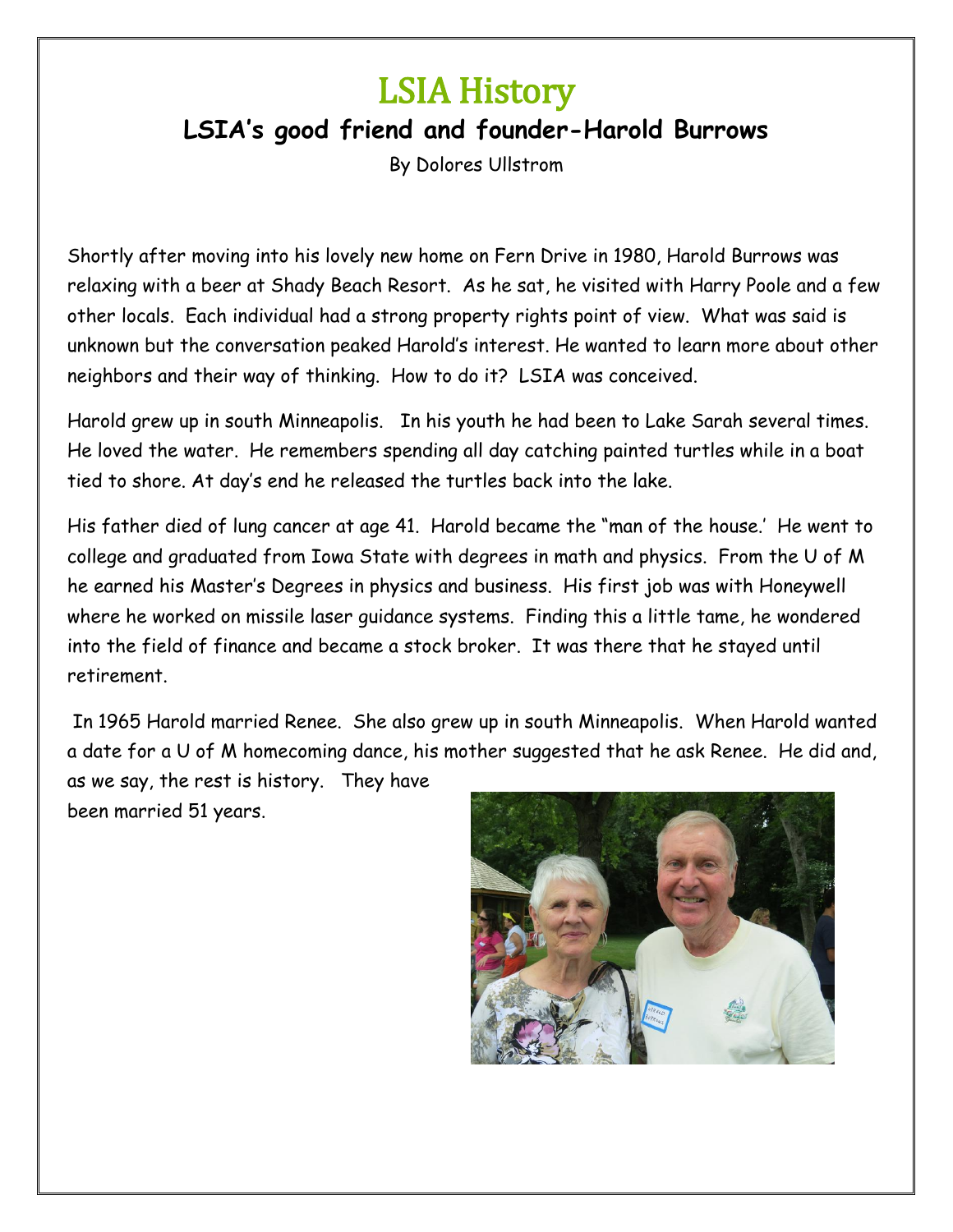Harold was not the first person to believe in the benefits of organizing lakeshore owners. The first attempt at organizing took place in the early 1970s. Roger Pitts, currently at home with his wife Betty, at 4330 Woodhill Dr. incorporated the first lake association. He told me he did it just because a lake needs an advocacy group.

The newly organized group contacted the DNR and buoys were placed in the narrows and near North Shore Dr. The latter buoys are no longer placed on resident request but Hennepin County continues to provide buoys for the narrows.

During Roger's presidency a small company in Loretto was dumping its waste into Lake Sarah. The Lake Association contacted the MN Pollution Control Agency about their concerns. The MPCA toured the company and demanded they stop. The company changed its behavior. The company's President later attended an Association meeting and speaking to members assured them that the company was no longer dumping waste in the Lake, and it would never happen again. His graciousness impressed Roger who believes the situation was handled well by the MPCA. It was a major success for the Lake Association and no enemies were made.

After 4 or 5 years Roger stepped down as president. Due to lack of quality leadership the Association fell apart. That was the status until Harold came onto the scene.

Under Harold's leadership, LSIA was soon a reality with Harold as President. It was some time later that he learned how much of a time commitment he had taken on. The desire to meet his neighbors took second place as the desire to work to improve the lake became his primary goal.

Harold and Renee's home is now up for sale. Here is a quick history of the land their house sits on. A relatively large piece of property that included the present Fern Dr. was deeded by the United States to Joseph Meyor in 1857. It was soon divided up and sold to several individuals for amounts varying from \$250 to \$803. In 1882 135 acres was sold to Hilarius and Magdalena Schumacher for \$3200. From 1889 to 1941 the land was deeded to John and Clara Schumacher. In 1941 they lost the land to foreclosure. In1946 the land was owned by Alfred and Eulalie Klaers. The Klaers leased out part of the land and sold other parts. In 1965 Jean and James Oeffling bought a piece. Walter and Louise Klaers bought 5 acres ("more or less"). This land would soon be known as Wally's Resort. In 1972 Gust Kempf, Jr and his wife Fern bought 5 parcels. In 1973 the Village of Independence adopted subdivision regulations "for the orderly, economic and safe development of land." The Kempf's got approval for the development of what would become known as Fernwood Hills. It can be assumed that Fern Drive was named for Fern Kempf.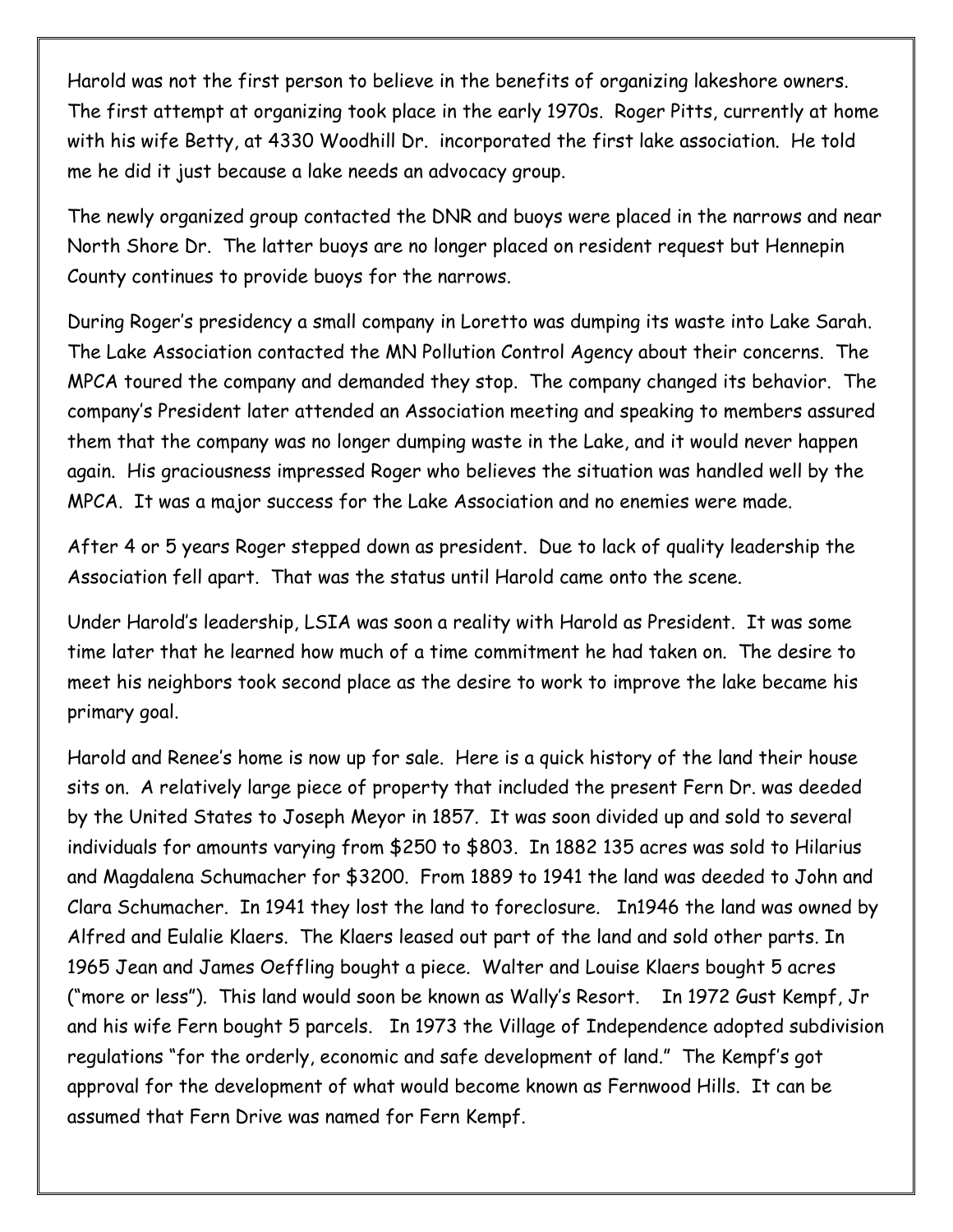The plans for the home that Renee and Harold would eventually build in Fernwood Hills were taken from a home they had seen and admired in North Oaks.

Harold ably served LSIA as President for many years. There was no term-limiting by-law until years later. Most of the documents he had saved over the years regarding his tenure that would have historical interest have been destroyed. In preparation for moving many things had to go. When I spoke with him, Harold apologized for not remembering dates and specific details.

The most pressing issues during his tenure were lake level, no wake zone during high water, and cattle in the water and their impact on water quality.

In order to have a more effective voice in the management of Hennepin County lakes including Lake Sarah, Harold ran for and won a seat on the Hennepin County Conservation District Board of Directors. The role of this Board was to employ and manage a group of water experts who advised local groups such as water shed districts throughout the County.

An example of how the Conservation District operated is shown by the fencing project that took place to keep cattle out of Lake Sarah. After being made aware of the situation, advisers determined that the cattle were having a negative impact on water quality. It was advised that a fence be put in place to keep them out. Property owner permission was obtained, funding was provided and LSIA volunteers were found to put the fence up. While this may seems like a straight forward endeavor, it took education, patience and a good many people handling skills. Cows had always used Lake Sarah to cool off, and the general consensus among farmers was that the Lake was doing okay. Changing ways of thinking and old habits is not easy.

Harold's people management skills are particularly good, and no one worked harder than he did. I think an important reason he has been able to accomplish so much is that he displays a genuine, selfless interest in Lake Sarah and its welfare. While he has been known to describe himself as a benign dictator, he is able to entertain different points of view without rancor. He, for example, does not like to see chemicals poured into the Lake for weed control. He prefers mechanical weed removal. Time will tell. Through it all he remains a gentleman.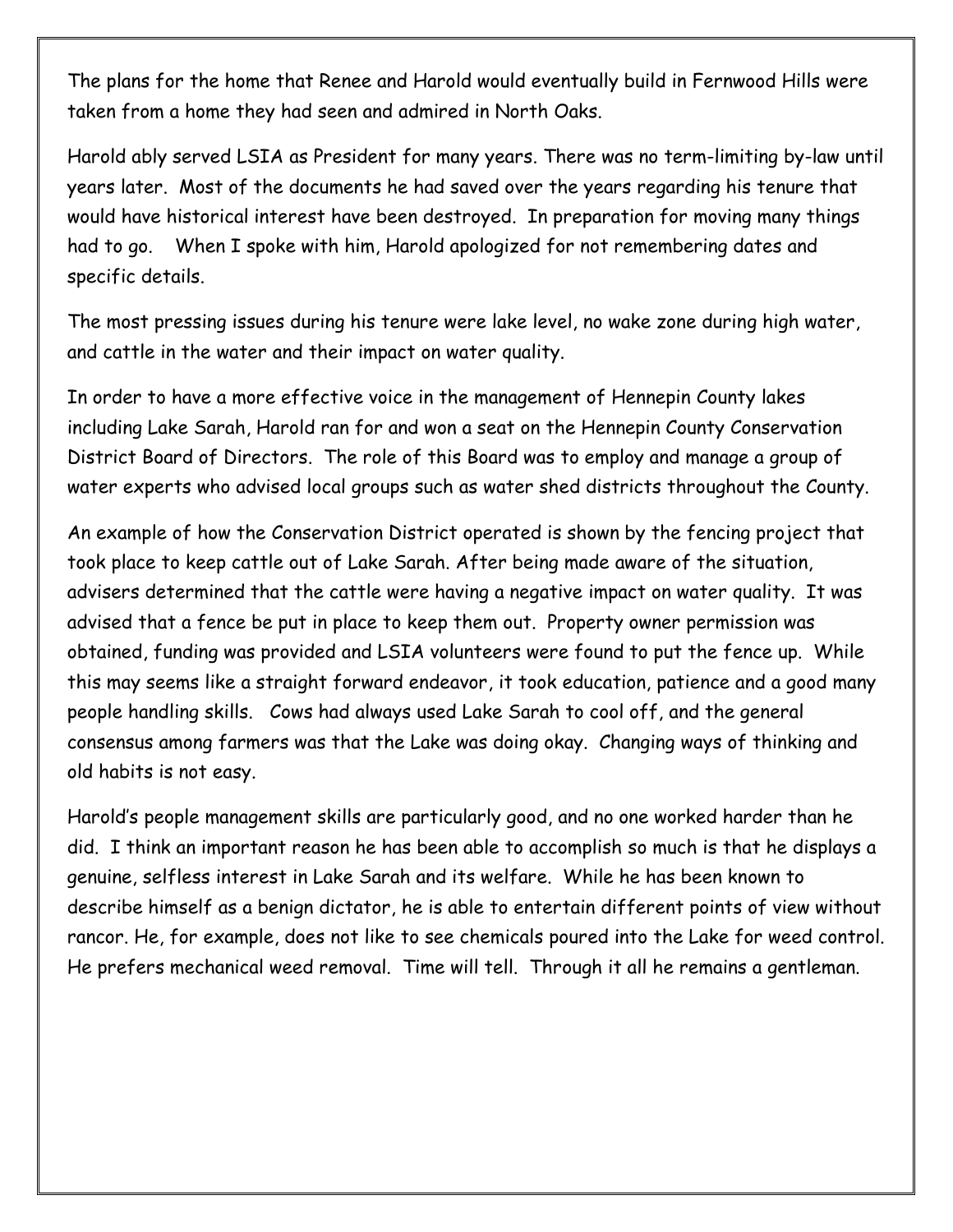When asked how LSIA could help landowners be more responsible lake owners, Harold says education is the key. It often takes years for new landowners to learn what they need to know about water quality and what humans do both positively and negatively to impact the Lake. He thinks a Welcome Wagon type program may be helpful. The cities can also be helpful by informing land owners up front about lakeshore regulations. A strong, active LSIA is also very important.



Harold has attended all of LSIA's picnics. He still wants to know his neighbors. He leaves Lake Sarah with very mixed emotions. He loves it here. He has been a good citizen and his service has been over and above the call to duty. While he leaves the Lake and LSIA in good hands, he will miss being away from the action and being around to make sure the energy and effort needed to protect the Lake never falters.

When asked about legacy, Harold wants to be remembered as a person who from the very beginning has been focused on improving water quality for future generations.

Thank you Harold and Renee. I hope we see you at future picnics. We will miss you.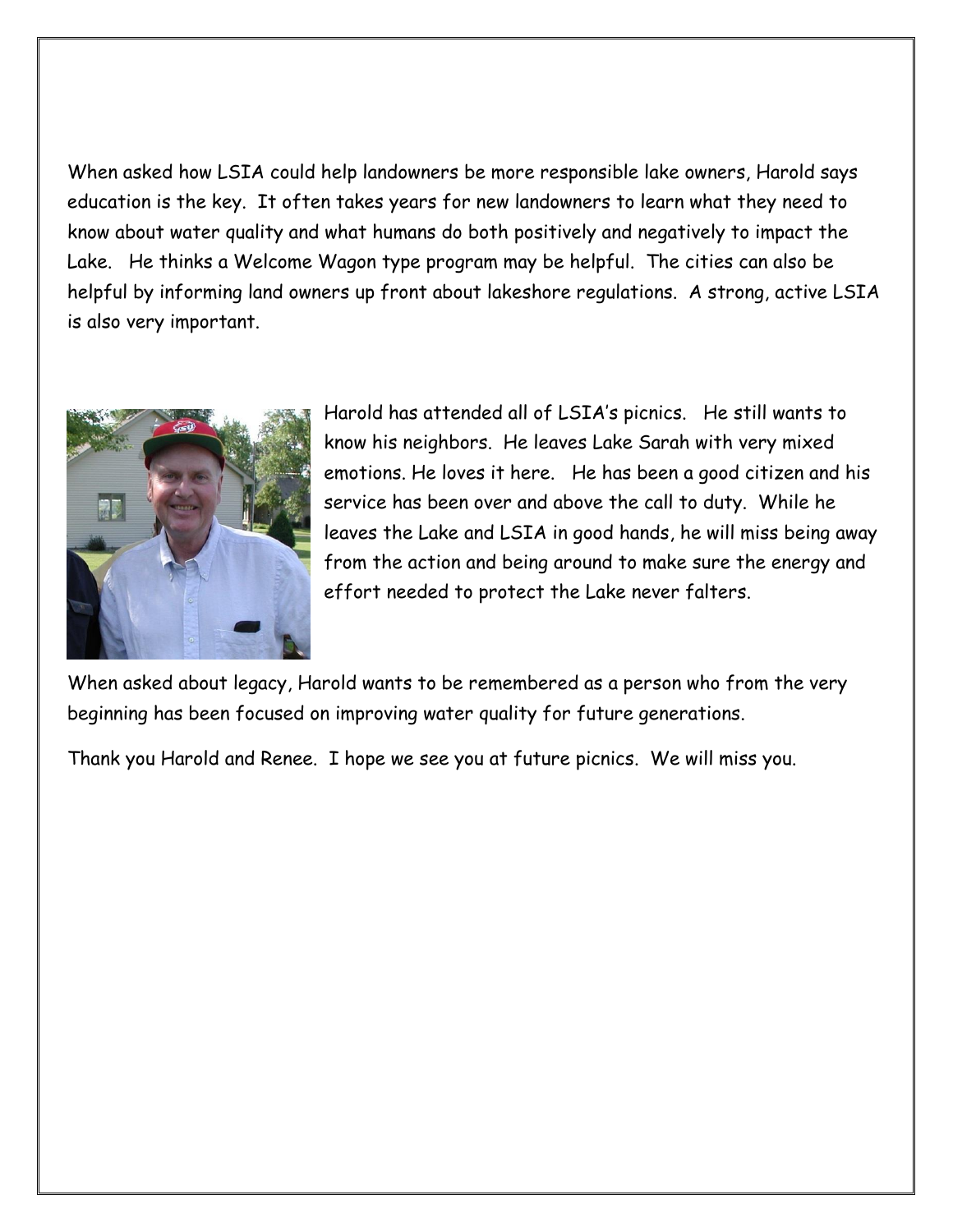### **2016-17 Board of Directors**

| <b>LSIA Board and Committee Chairs</b> |                          |                                  |  |  |
|----------------------------------------|--------------------------|----------------------------------|--|--|
| <b>Title (term exp)</b>                | <b>Name</b>              | <b>Committee Assignments</b>     |  |  |
| <b>PRESIDENT (2018)</b>                | <b>Kevin Horn</b>        |                                  |  |  |
| <b>VICE PRES. (2017)</b>               | <b>Nate Uselding</b>     | <b>Water Quality</b>             |  |  |
| <b>SECRETARY (2017)</b>                | <b>Michele Sebenaler</b> | <b>Communications</b>            |  |  |
| <b>TREASURER (2017)</b>                | <b>Melissa Ulberg</b>    |                                  |  |  |
| <b>DIRECTOR (2018)</b>                 | <b>Scott Walsh</b>       | <b>Water Quality/Water Level</b> |  |  |
| <b>DIRECTOR (2018)</b>                 | <b>Kent Roers</b>        |                                  |  |  |
| <b>DIRECTOR (2018)</b>                 | <b>Mike Malone</b>       | <b>Membership</b>                |  |  |
| <b>DIRECTOR (2018)</b>                 | <b>Anne Horn</b>         | <b>Community Relations</b>       |  |  |
| <b>DIRECTOR (2017)</b>                 | <b>Reid Lau</b>          | Directory/Fishery                |  |  |
| <b>DIRECTOR (2017)</b>                 | <b>Andy Lewis</b>        | <b>Water Level</b>               |  |  |

### **Welcome Mike Malone and Kent Roers!**

**Mike Malone** and his wife Colleen have lived on Lake Sarah on South Lake Sarah Drive since 2007. They have 3 grown children; Tommy is 26 and lives in the mountains of Colorado, Katie is 27 and lives in Denver, and Dan is 29 and lives here. Puppy Finley is a golden-doodle and is now 3. Mike recently retired from Polaris in Medina after 32 years, most recently as the VP-Finance and Chief Financial Officer. Mike enjoys many recreational activities including water skiing, wake surfing, snow skiing, cross country skiing, RZRing, snowmobiling, motorcycling, and hiking. Mike is looking forward in retirement to spending more time on the lake, and in helping our neighbors preserve the Lake Sarah lifestyle for generations to come.